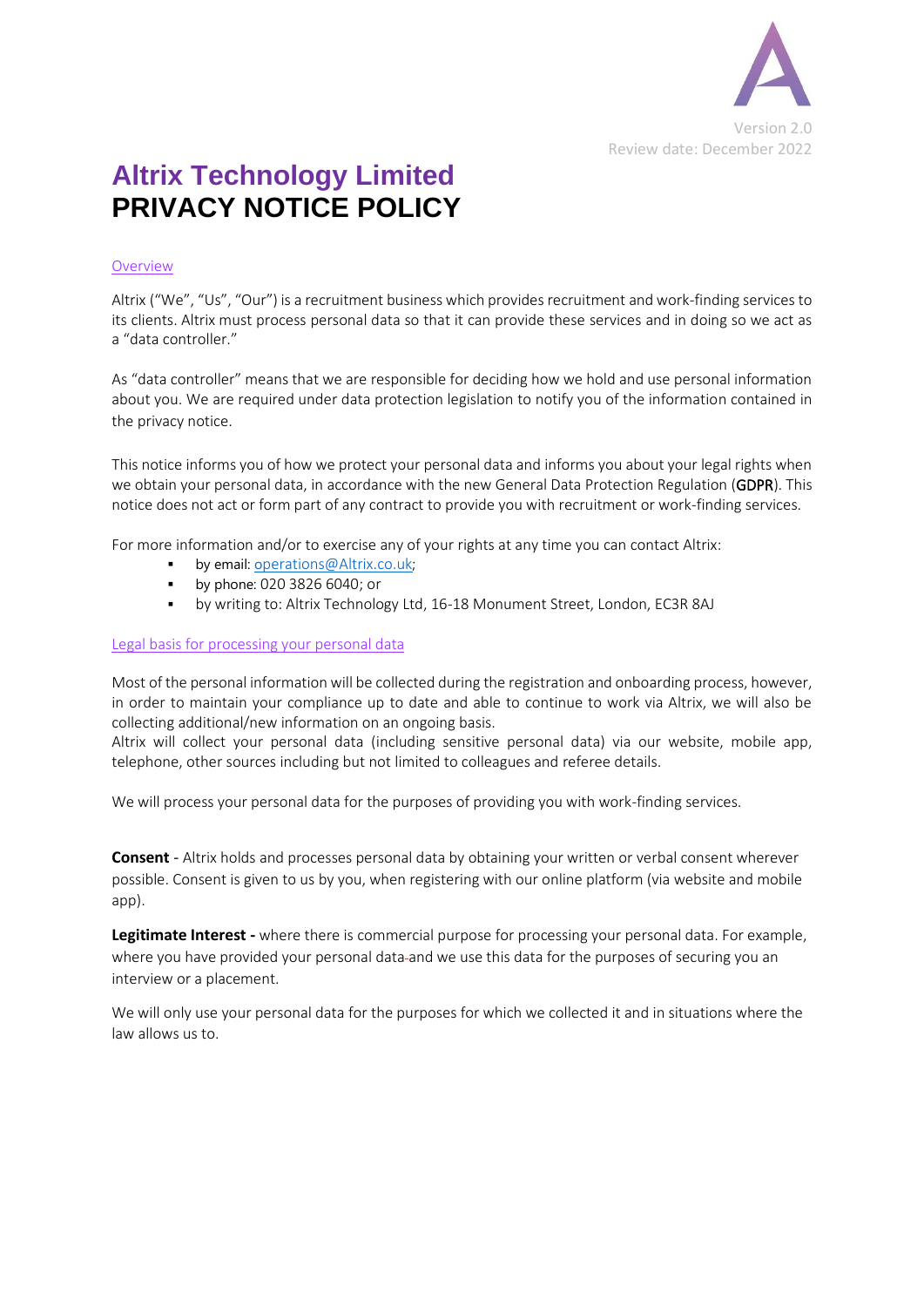

### Personal data we hold

The categories of personal data we may collect, and process include but are not limited to:

- Identity
	- Full name
	- Date of birth
	- Nationality/citizenship
	- Sex/gender
	- Marital status
	- Photograph
- Evidence of right to work in the UK
- Contact information
	- **Address**
	- Email
	- Telephone/Mobile number
	- Emergency contact details (Next of kin)
- Professional experience and employment history
- Education history; skills and other qualifications
- Financial information
- Details of criminal convictions
- Details of disabilities
- Details of health and medical records
- Referee details and information collected from your referees about you
- Any additional information that you choose to tell us or is provided by a third-party source, clients, referees, others…

The holding of this data is required for us to ensure that you are suitable for opportunities being managed by us. We hold this data for the purposes of providing you with work-finding services and/or information relating to roles relevant to you.

#### Who will we share your data with?

Altrix will only share your personal data when necessary and where there is a legitimate reason to do so.

NHS Trusts and Altrix Clients - We will share your personal data with Trusts/clients who you request to work with, and sometimes third parties associated with those clients if consent is given.

Auditors - We may be required to share your personal data with external auditors, with whom we have a contract in place. They will not share your personal information with any organisation other than us. They will hold it securely and retain it for the period we instruct.

Data Processors - Your personal data may be transferred to other third parties acting in their capacity as data processors. We use data processors who are third parties to provide elements of service for us. We have contracts in place with our data processors to ensure they will not share your personal information with any organisation other than us and only permit them to process your personal data for specified purposes in accordance with our instructions . They will hold it securely and retain it for the period we instruct.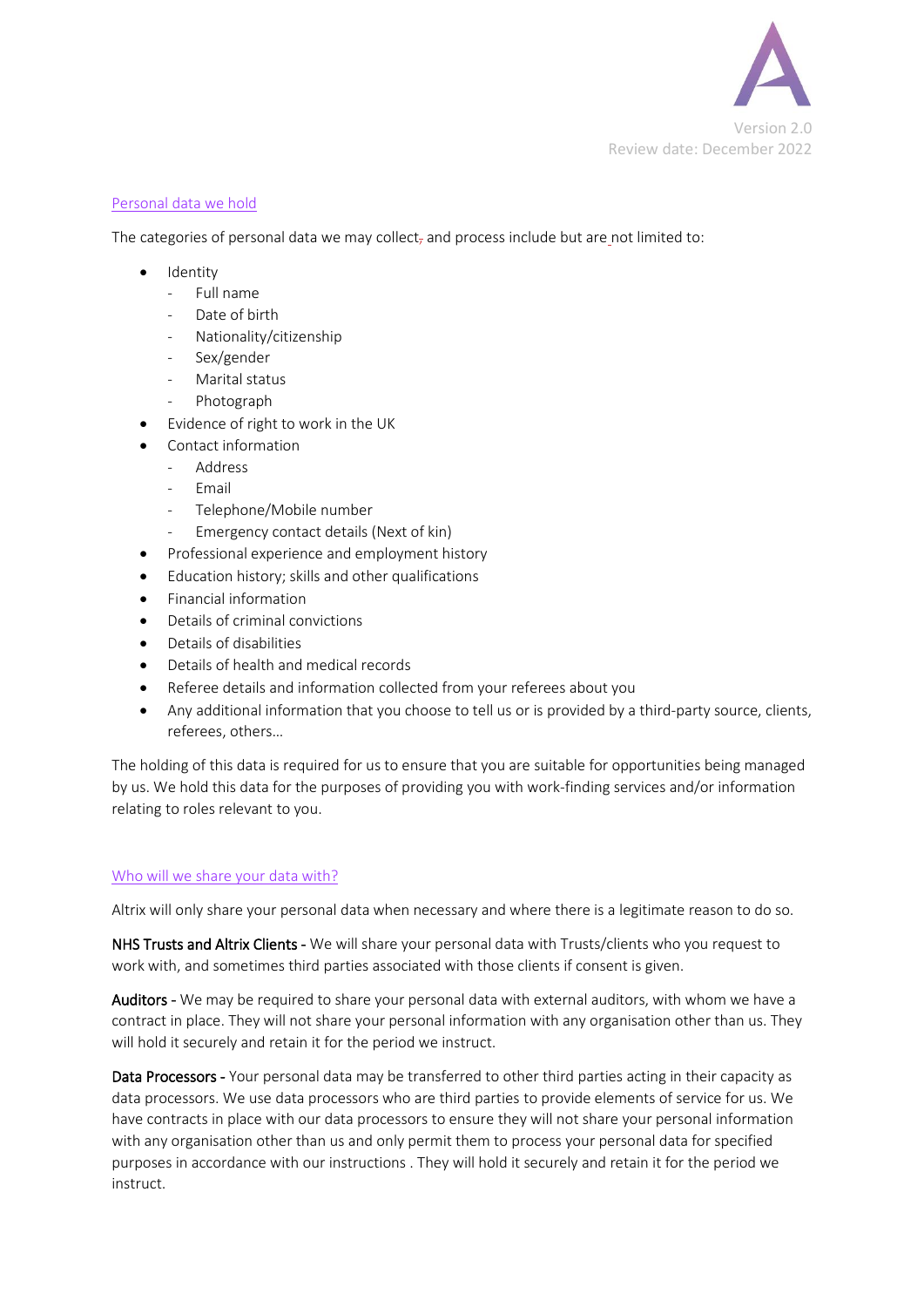

Other third party service providers - Your personal data may be shared with third party service providers including, but not limited to, technical support and IT contractors, Training companies, Professional Bodies, DBS services

Your data will not be shared outside of the EEA unless for a specific opportunity and with your express permission.

## Sensitive data

Special category data is personal data which is of a sensitive nature. These include, but are not limited to:

- Race
- Ethnic origin
- Politics
- Religion
- Trade union membership
- Health
- Sexual orientation

"Special categories" of particularly sensitive personal information require higher levels of protection. We need to have further justification for collecting, storing and using this type of personal information. We have in place an appropriate policy document and safeguards which we are required by law to maintain when processing such data. We may process special categories of personal information in the following circumstances:

- In limited circumstances, with your explicit written consent.
- Where we need to carry out our legal obligations or exercise rights in connection with employment.
- Where it is needed in the public interest, such as for equal opportunities monitoring

Less commonly, we may process this type of information where it is needed in relation to legal claims or where it is needed to protect your interests (or someone else's interests) and you are not capable of giving your consent, or where you have already made the information public.

#### How long do we keep your personal data for?

Altrix will only keep your personal data for as long as is necessary for the purposes for which it was collected and in order to fulfil our obligations to you.

If you no longer require the services of Altrix, we will keep your personal data stored for the necessary period to comply with all and any relevant legislation at the time. Upon expiry of that period, Altrix will seek further consent from you and where consent is not granted, Altrix will cease to store and process your personal data.

#### How is your personal data protected?

Altrix has put in place appropriate security measures to prevent your personal information from being accidentally lost, used, or accessed in an unauthorized manner.